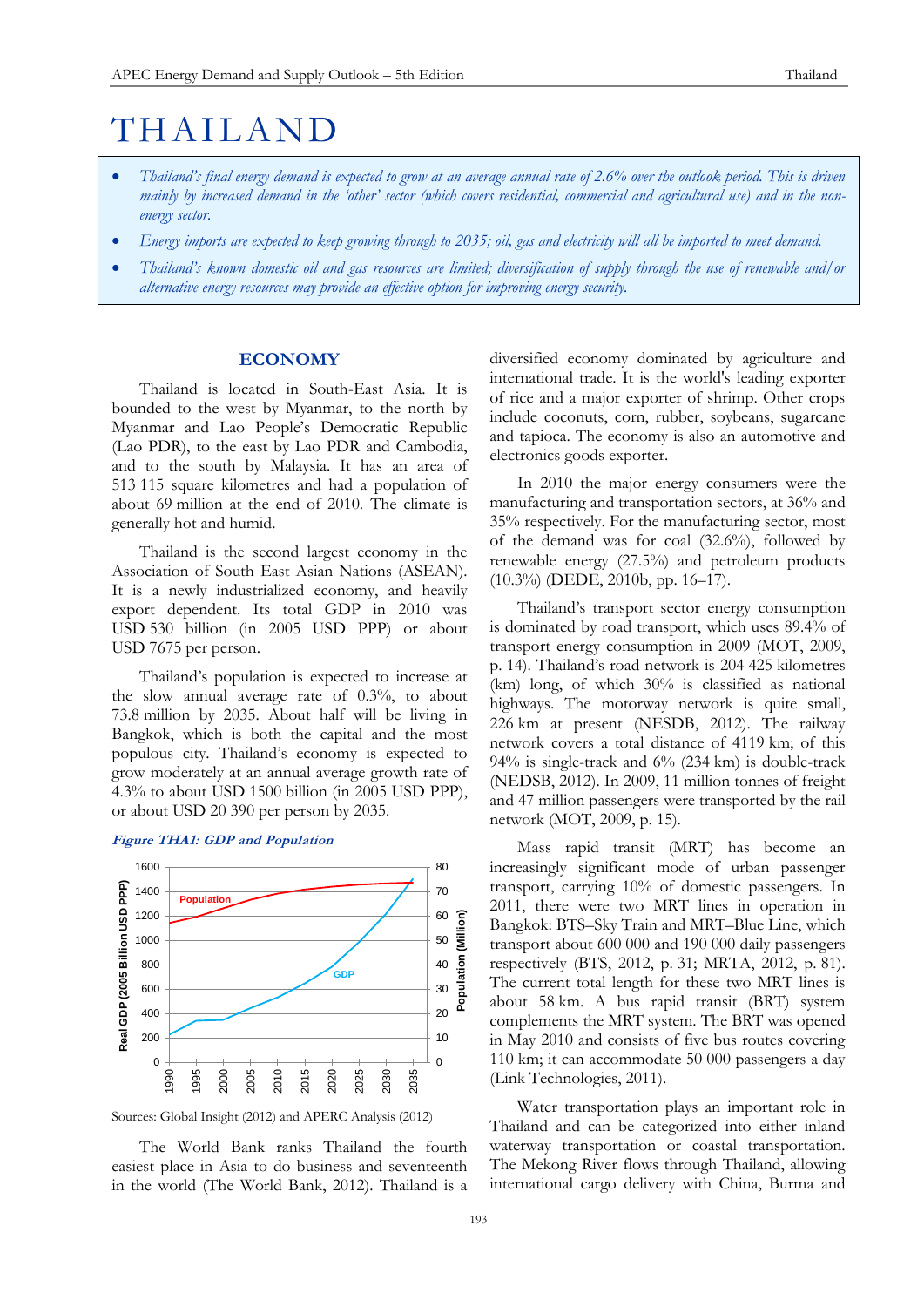Lao PDR. Main domestic inland water routes include the Chaopraya River, Pasak River, Bangpakong River, Mae Klong River and Tha Chin River. Within Bangkok, canals provide an alternative service to the capital's traffic-congested roads.

There a total of 57 airports in Thailand, of which nine are international airports. In 2010 there were an average 84 450 person-trips per day and 303 ton per day of air cargo delivery (OTP, 2011).

Thailand has formulated an ambitious and comprehensive Transport and Traffic Development Master Plan (2011–2020) with six goals emphasizing sustainability and connectivity. Indicators have been developed to ensure that plans are on track. A total of THB 1862 trillion (USD 60 trillion) has been budgeted for the master plan and will cover all modes of transport.

One key project under this master plan is to develop four routes for high-speed trains that will originate from Bangkok's main terminal: to Chiang Mai in the north, to Nong Kai in the north-east, to Rayong in the east and to Huahin in the south. The plan is to complete the 1915-km high-speed train network by 2032 (NESDB, 2012). A second key project is the metropolitan mass rail transit development project that will consist of 12 routes covering a distance of 495 km and 308 stations. Other measures listed under the Transport and Traffic Development Master Plan are to upgrade the Laem Chabang Port to a world class green port, improve accessibility to public boat transport, and to expand the capacity and upgrade domestic and international airports to be able to handle more customers in a more efficient and sustainable manner (OTP, 2011).

At the end of 2010, Thailand had a total registered gasoline vehicle fleet of 20.5 million units, and diesel fleet of 7.0 million. Motorcycles accounted for 84% of registered gasoline vehicles. Pick-up trucks accounted for 66% of registered diesel vehicles while public buses and trucks accounted for another 11% of the diesel fleet (DLT, 2011). About 90% of all vehicles are domestically produced; the remaining 10% are imported from many economies, mostly from the European Union or United States (DLT, 2011). The consumption of diesel is 2.5 times higher than gasoline due to the significant number of diesel light vehicles in the economy.

In 2010, 98.4% of villages and 86.8% of households in Thailand had access to the electricity network (DEDE, 2010a, p. 5). The use of residential biomass (in the form of charcoal and fuel wood) accounted for 59% of total residential final energy demand in 2010 (DEDE, 2010b, p. xi). It is expected

that this use of biomass for cooking in rural areas will decline as the population increasingly becomes more urbanized.

# **ENERGY RESOURCES AND INFRASTRUCTURE**

Thailand is highly dependent on energy imports, which accounted for 46% of the total primary energy supply in 2009. Imports accounted for 72% of oil demand and 28% of gas demand the same year (IEA, 2011). Oil was mainly imported from the Middle East via tanker, while gas was imported from Myanmar via pipeline.

At end of 2011, the Department of Mineral Fuel reported proven reserves of petroleum both onshore and offshore at 215 million barrels of crude oil, 239 million barrels of condensate, and 284 billion cubic metres (10.06 trillion cubic feet) of natural gas (DMF, 2011, p. 79). Based on 2011 production rates, crude oil reserves will last another four years, condensate reserves another seven years, and natural gas reserves will be depleted in less than 15 years. Although Thailand's coal reserves are large, most of the proven coal reserves are lignite coal of low calorific value. There has been to date no significant assessment of Thailand's unconventional oil and gas resources.

Conservative assumptions suggest that Thailand will need to continue to increase imports of oil and gas from neighboring economies. Thailand has had gas pipeline interconnections with Myanmar since 1999 and Malaysia since 2005; these were constructed as a part of the on-going Trans-ASEAN Gas Pipeline (TAGP) project (ASCOPE, 2010). Within Thailand, the total natural gas network covers 4056 km and natural gas is distributed to power generators, including the Electricity Authority of Thailand (EGAT), independent power producers (IPP) and small power producers (SPP), as well as to 272 industrial users (PTT, 2011a).

Because of the economy's faster than expected growth in demand for natural gas, and the limited scope of its reserves, Thailand is actively seeking new gas resources. It is also seeking to improve security of energy supply by diversifying its power generation fuel mix, through increased use of renewable resources, particularly solar, wind, hydro and biomass.

Liquefied natural gas (LNG) has also been used as a fuel for electricity generation since 2011. The Map Ta Phut LNG Terminal, Thailand's first LNG re-gasification terminal, was inaugurated in Rayong province in September 2011. The terminal has an initial capacity of 5 million tons per annum,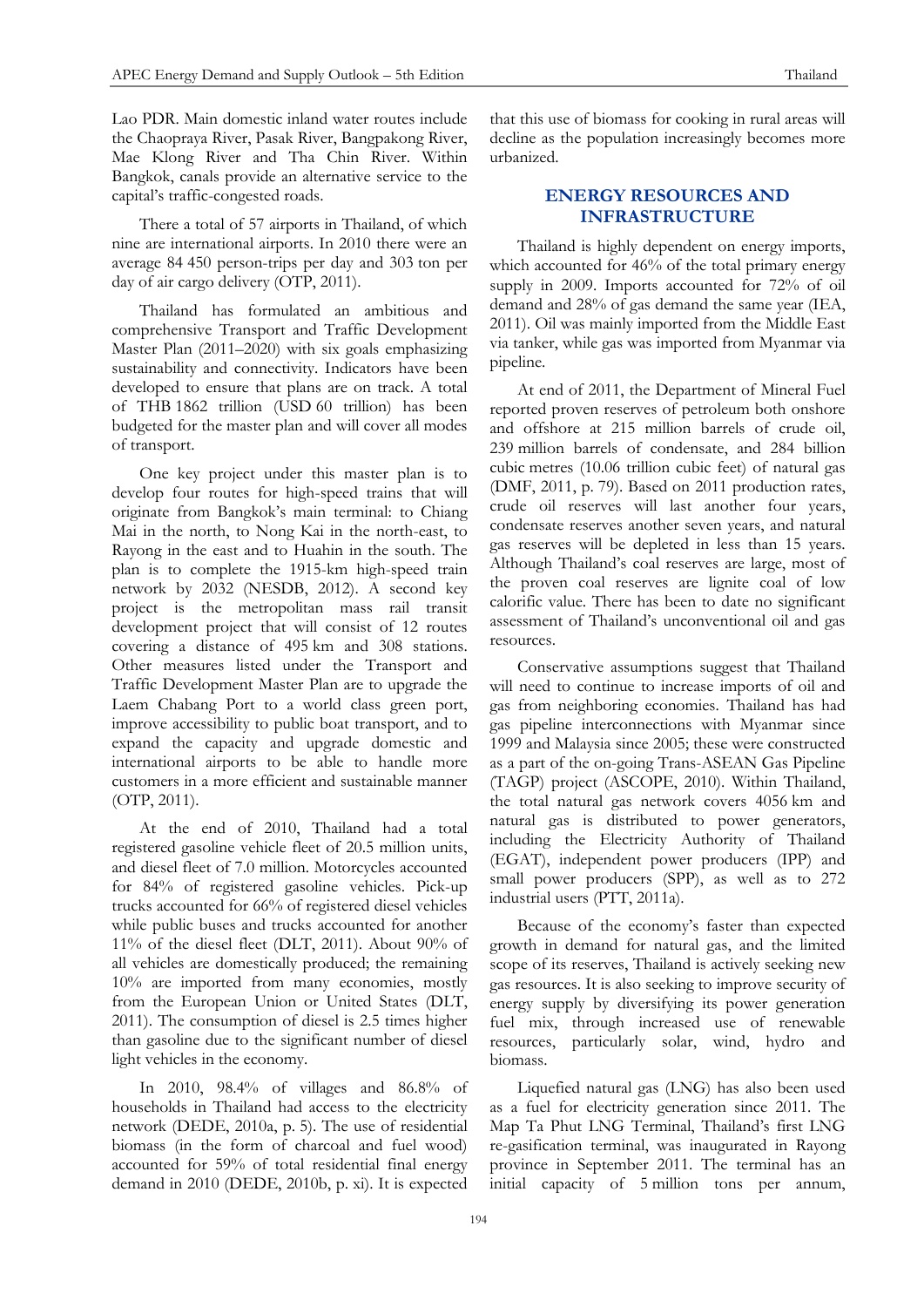extendable to 10 million tons a year (PTT, 2011b). The anticipated growth in demand for natural gas has led the government to consider building a second LNG terminal, possibly in the south of Thailand to avoid the current freight traffic congestion around Rayong.

Thailand has good potential for generating electricity from renewable energy. Assessments from Thailand's Ministry of Energy estimated that about 57.3 GW of renewable energy capacity may be available, mostly from solar, biomass and wind energy. As of 2010, only 1750 MW of renewable energy capacity had been installed in Thailand, of which 92% was fuelled by biomass (EGAT, 2010, p. 99).

# **ENERGY POLICIES**

Thailand's energy policy aims for sustainable energy management so the economy has sufficient energy to meet its needs. Currently, it is based on these five strategies:

- 1. Energy security.
- 2. Promoting the use of indigenous energy resources including renewable and alternative energy.
- 3. Monitoring energy prices and ensuring prices are at competitive levels and appropriate for the wider economic and investment situation.
- 4. Effectively promoting energy conservation and efficiency.
- 5. Supporting energy development domestically and internationally while simultaneously protecting the environment.

Thailand's energy policy also seeks to build an energy self-sufficient society; achieve a balance between food and energy security; build a knowledgebased society; promote Thailand's role in the international arena; and enhance economic links with other economies in the region to facilitate harmonious cooperation in energy and other sectors.

To improve energy security, Thailand's government has adopted a range of comprehensive measures covering the oil, gas and electricity sectors. The policy development includes comprehensive and careful study of nuclear energy as another option for increasing the stability of the economy's future electricity supply. According to the original Power Development Plan 2010 (PDP 2010), the Electricity Generating Authority of Thailand (EGAT) has estimated that nuclear power could contribute up to 10% of the economy's total electricity generation from 2023 (EGAT, 2010). However, public acceptance of nuclear energy is a major challenge in

Thailand, and an effective communication strategy will be needed to reduce the public's fear of nuclear power and increase recognition of the benefits it would offer to the community. The latest version of the PDP 2010 released in June 2012 reflects this sentiment, and limits the share of nuclear to less than 5% of total generation capacity.

The same revision of PDP 2010 stipulates that Thailand's reserve margin should not be less than 15% of peak power demand and reduces the allowable share for foreign power purchase from neighboring countries from 25% to 15% of total generating capacity.

The Renewable and Alternative Energy Development Plan (2012–2021) sets a framework for Thailand to increase the share of renewable and alternative energy to 25% of total energy consumption by 2021 (DEDE, 2011). The plan states the Thai government will encourage the use of indigenous resources including renewable and alternative energy (particularly for power and heat generation), and supports the use of transport biofuels such as ethanol-blended gasoline (gasohol) and biodiesel. The plan also strongly promotes community-scale alternative energy use, by encouraging the production and use of renewable energy at a local level, through appropriate incentives for farmers. It also rigorously and continuously promotes research and development of all forms of renewable energy.

Thailand has adopted a 20-year Energy Efficiency Development Plan 2011–2030 (EEDP) (EPPO, 2011). This plan sets a target of 25% reduction in the economy's energy intensity by 2030, compared to 2005 levels. In 2011, the EEDP targets were revised to meet the new target declared by APEC Leaders at the APEC Summit 2011. Thailand now aims to achieve a 25% reduction of energy intensity by 2030, compared with 2010 levels (APERC, 2012). The focus for energy efficiency measures is on transport and industry sectors. If the energy conservation measures can be successfully implemented, energy elasticity (the percentage change in energy consumption to achieve a 1% change in the economy's GDP) will be reduced from an average of 0.98 in the past 20 years to 0.7 in the next 20 years. Implementation of the EEDP will result in cumulative final energy savings of about 289 000 ktoe by 2030 (or an average of 14 500 ktoe per year), and avoided CO<sup>2</sup> emission of 976 million tons (EPPO, 2011). The EEDP employs these strategies:

1. *Mandatory Requirements via Rules, Regulations and Standards*. This includes the enforcement of Minimum Energy Performance Standards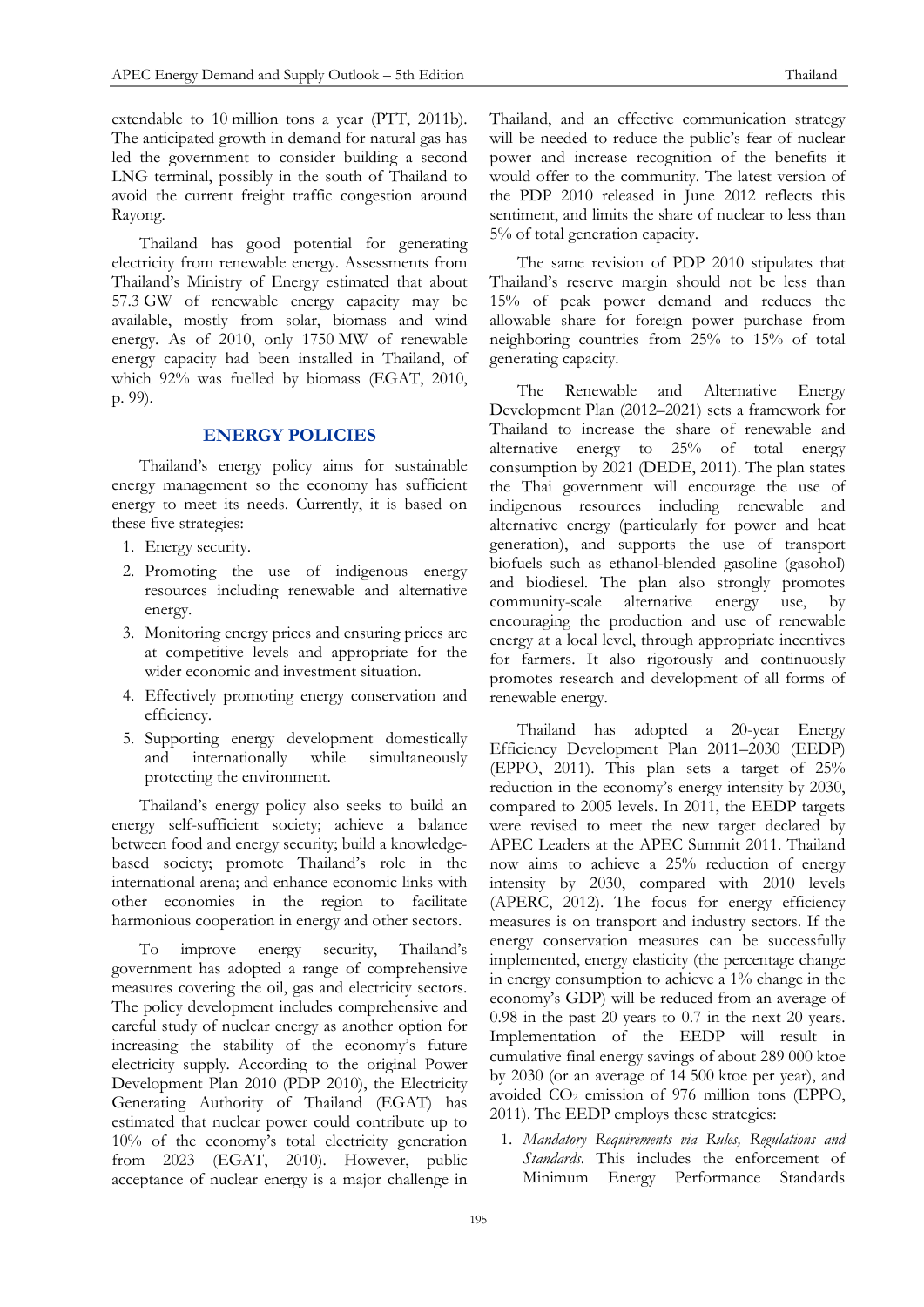(MEPS), mandatory energy efficiency labelling and enforcement of the Energy Conservation Promotion Act.

- 2. *Energy Conservation Promotion and Support*. This includes measures for incentives to encourage voluntary energy efficiency labelling, promotion for travelling by mass transit systems, and financial support for Energy Services Companies (ESCO).
- 3. *Public Awareness Creation and Behavioural Change*. This includes public relations and provision of knowledge about energy conservation to the general public, promoting activities related to the development of a low carbon society and low carbon economy, and the determination of energy prices as a tool to foster public awareness and change energy consumption behaviour.
- 4. *Promotion of Technology Development and Innovation*. This includes measures to promote research and development to improve energy efficiency and reduce the technological costs, promote demonstrations of technically proven energy efficiency technologies and support for wide commercial deployment of viable technologies.
- 5. *Human Resources and Institutional Capability Development*. This includes support measures to build professional and institutional capabilities for planning, supervising and implementing energy efficiency conservation measures.

Liquid petroleum gas (LPG) and natural gas vehicle (NGV) fuel prices have been subsidized at below cost levels in Thailand since the 1980s. The price subsidy for LPG and NGV is now being removed, through a gradual increase in price that began in January 2012. The subsidy for transport LPG and NGV will be gone by the end of 2012; the removal of the subsidy for LPG and natural gas for residential, industrial and other sectors will follow more slowly. There will be some government assistance in the residential sector, to offset the increase in the cost of living, before the residential LPG subsidy is completely removed.

Foreign investment in the energy sector is covered by the Foreign Business Act 1999. There is no restriction on foreign investment in businesses involved in energy (oil, gas, electricity) exploration and production. However foreign equity is limited to minority shares of transmission and distribution service businesses. This means foreign companies seeking to operate transmission, trading or distribution services in Thailand require a local joint venture partner. For natural gas transmission and distribution, third parties are able to gain direct access

to the network, but there are currently no third party companies doing this (APEC, 2011, p. 392).

# **BUSINESS-AS-USUAL OUTLOOK**

## **FINAL ENERGY DEMAND**

The final energy demand is expected to grow under business-as-usual (BAU) assumptions at an average annual rate of 2.6% over the outlook period (a 92% growth in total). In 2035, industry and nonenergy use together will account for 48% of the total final energy demand, while transport will account for 27% and 'other' sector demand for 25%, as shown in Figure THA2. More than half of the final energy demand will be for oil. Natural gas demand will be the most rapidly growing energy source, at an annual average rate of 4.4% per year from 2010 to 2035.

#### **Figure THA2: BAU Final Energy Demand**



Source: APERC Analysis (2012) Historical Data: *World Energy Statistics* 2011 © OECD/IEA 2011

#### **Figure THA3: BAU Final Energy Intensity**



Source: APERC Analysis (2012)

Thailand's final energy intensity is expected to decrease by over 25% between 2010 and 2030, and over 35% between 2005 and 2035, as shown in Figure THA3. This should meet the economy's own target of 25% energy intensity reduction by 2030, compared to 2010 levels, as set in the Energy Efficiency Development Plan (EEDP).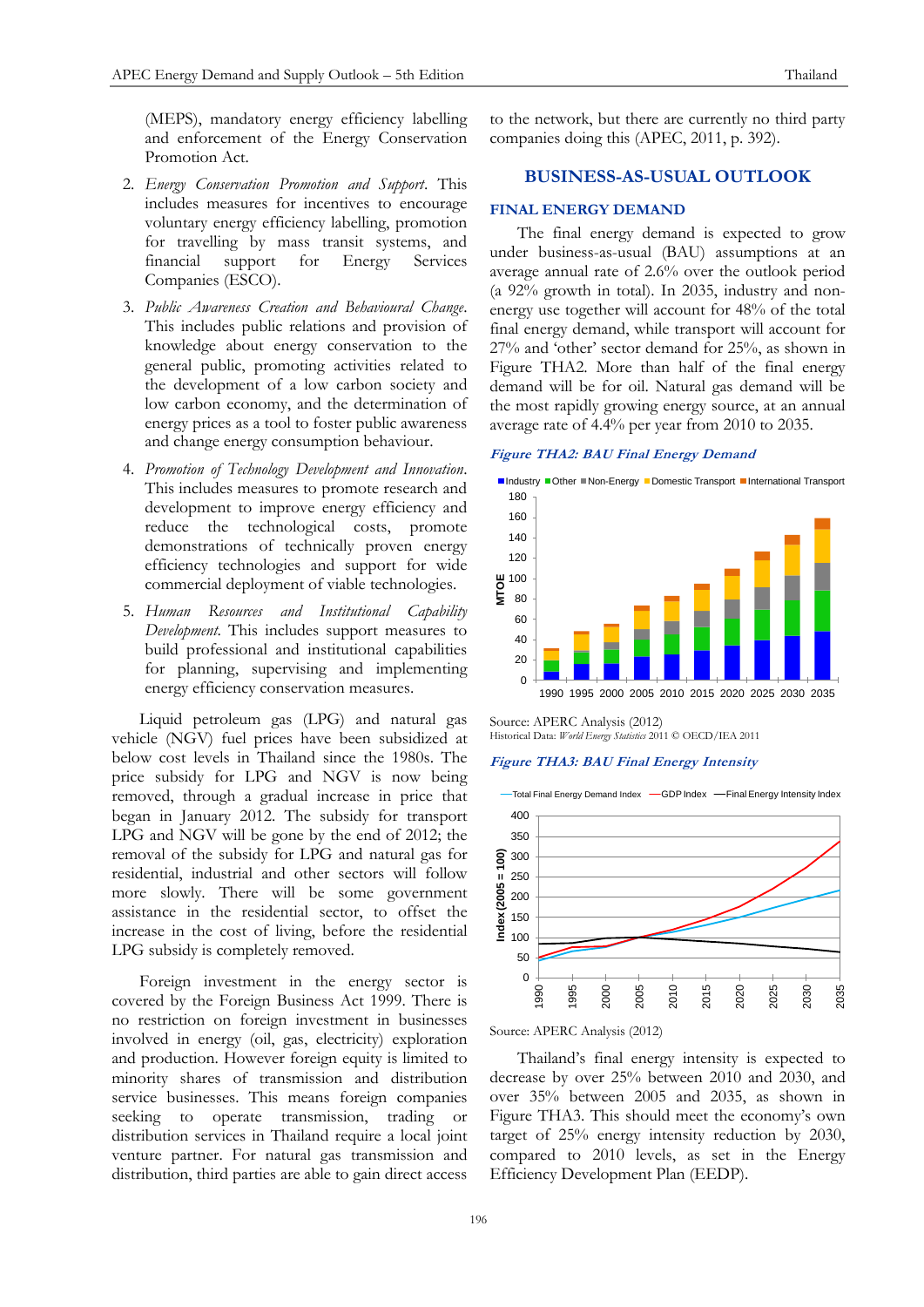### Industry

Industry's energy demand is expected to grow by 2.6% per year over the outlook period. This is due to growth in the manufacturing subsector, particularly in food and beverages, chemicals and non-metallic minerals. Coal and electricity are expected to be the largest industrial energy sources. The fastest growing, however, will be oil, which is expected to grow at an average annual rate of 5%, from 2.7 Mtoe in 2009 to 10 Mtoe in 2035.

## Transport

Domestic transport demand is expected to grow by 2.1% per year over the outlook period, due to increasing vehicle numbers (which are still far below saturation level) and the increase in vehicle kilometres travelled. Demand will be moderated by the gradual shift in transport modes in urban centres (to rapid transit systems) and a modest increase in the use of biofuels and alternative vehicles.

The light vehicle fleet in Thailand will be more diverse by 2035. Hybrids and plug-in hybrid vehicles will account for 4% of the fleet, while vehicles running on LPG and CNG will account for 7%.

#### **Other**

Energy demand in the 'other' sector, which includes the residential, commercial and agricultural subsectors, is expected to increase at an annual average of 3.0% over the outlook period, to 40 Mtoe in 2035. A large percentage of 'other' sector demand will be for electricity in the commercial subsector and for oil in the agricultural subsector.

The likely increase in home appliance ownership, and its impact on residential demand, varies between types of home appliance. In 2010, air conditioners were owned by only 15.6% of the households, which is a long way below saturation level. In comparison television and fan ownership levels are much higher: 96% of households own a television and 97% own fans (NSO, 2011). Thailand is promoting energy conservation and efficiency through various measures, including building codes and minimum efficiency performance standards for appliances, and this is expected to moderate electricity demand in this sector.

# **PRIMARY ENERGY SUPPLY**

Thailand's total primary energy supply is projected to grow at an annual average of 2.6% over the outlook period. Figure THA4 shows oil and gas will dominate the mix, and in 2035 will account for over 65% of total primary energy supply. New renewable energy sources (NRE) are expected to grow by 77% over the period, and will account for 19% of the 2035 total. In this BAU projection, Thailand will likely introduce nuclear energy into the primary energy fuel mix from 2027 onwards. However, as noted in the 'Energy Policies' section above, there is still much uncertainty about the future of nuclear in Thailand.

# **Figure THA4: BAU Primary Energy Supply**



Source: APERC Analysis (2012) Historical Data: *World Energy Statistics 2011* © OECD/IEA 2011

#### **Figure THA5: BAU Energy Production and Net Imports**



Source: APERC Analysis (2012) Historical Data: *World Energy Statistics 2011* © OECD/IEA 2011

Over the outlook period Thailand is expected to remain highly dependent on energy imports, particularly for oil, as seen in Figure THA5. Oil imports are expected to grow at an average annual rate of 3.4%, to 80 Mtoe in 2035. This is to meet the projected demand for oil, especially in the domestic transport and non-energy sectors over the outlook period.

Increasing demand for natural gas, especially for electricity generation, and Thailand's limited gas production will require the economy to increase its gas imports almost four-fold from 7.5 Mtoe in 2009 to 27 Mtoe in 2035. Coal imports are expected to grow at an annual average of 2.3% from 2010 to 2035, mostly serving the industrial sector and electricity generation.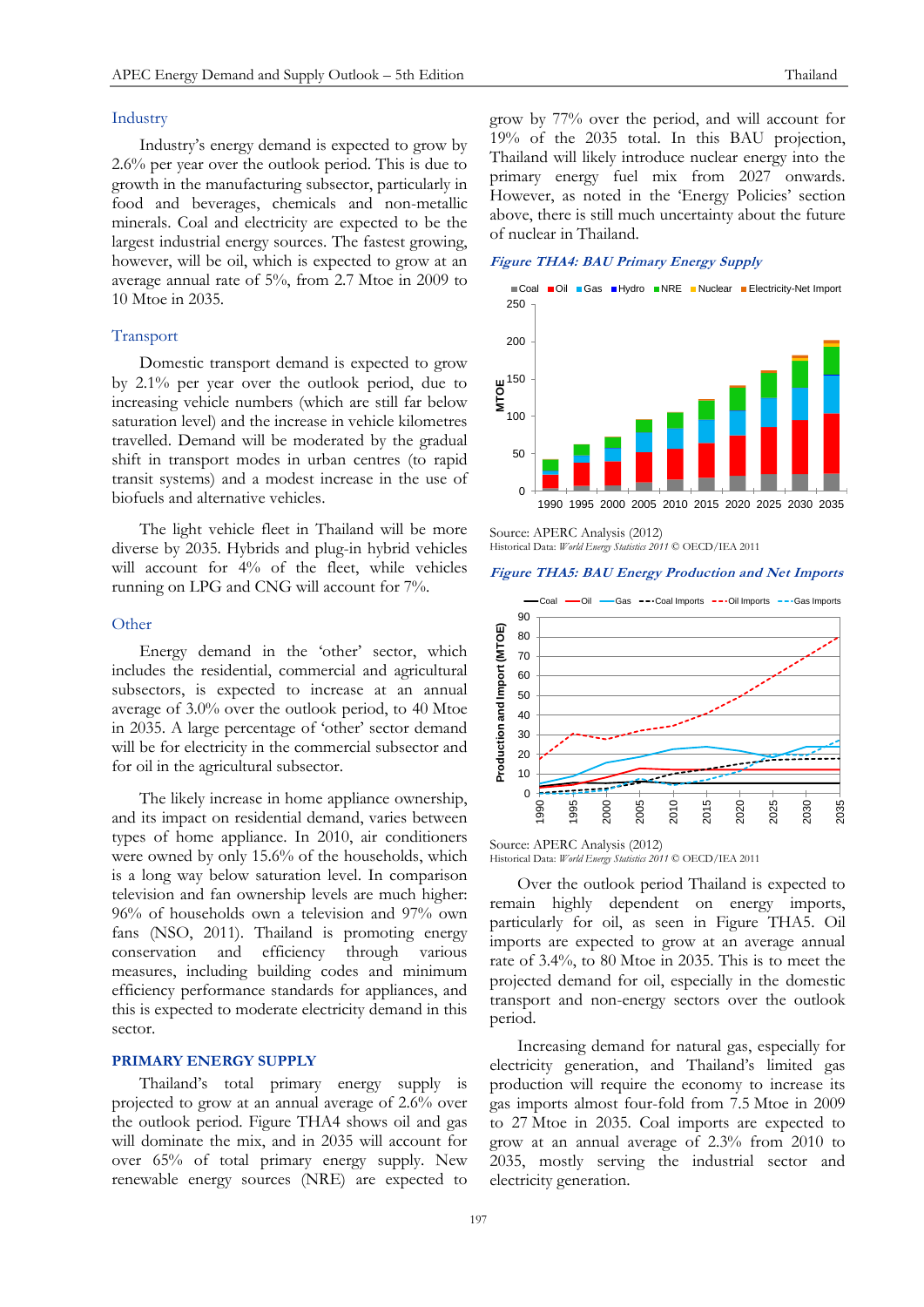# **ELECTRICITY**

Figure THA6 shows Thailand's electricity generation fuel mix will remain heavily dependent on natural gas throughout the outlook period. By 2010, oil-fuelled power plants had mostly been removed from use; as a result, the oil share in the total generation mix is almost negligible throughout the outlook period. During the same time, the coal share will be maintained at about 16–19%.

After the Fukushima Nuclear Accident, the Ministry of Energy postponed construction of a proposed nuclear power project and reduced the plant's final capacity from four 1000 MW units to two: one unit to commence operation in 2026 and the next unit in 2027 (EGAT, 2012). With this latest proposal incorporated, our BAU scenario projects that nuclear energy will contribute about 5% of the electricity generation mix from 2027 onwards. This may still change depending on Cabinet endorsement and public acceptance, as well as the results of feasibility and safety review assessments of Thailand's nuclear readiness.

The share of electricity generation based on hydro and NRE sources will increase from 9.5% in 2010 to 13.4% in 2035. As a tropical economy with strong agricultural sector, most of Thailand's NRE will be in the form of biomass, biogas and solar energy.

Thailand has signed a number of Memoranda of Understanding (MOU) with Lao PDR, Myanmar and China to develop power generation projects over the next 20 years to enable Thailand to import electricity from these economies (EGAT, 2010, p. 22). Most are hydroelectric and renewable energy projects. The associated transmission systems are already under construction. As these power purchase projects come online, Thailand's electricity imports will increase and account for at least 14% of the total electricity generation mix from 2025 onwards.



**Figure THA6: BAU Electricity Generation Mix**

# **CO<sup>2</sup> EMISSIONS**

Thailand's level of  $CO<sub>2</sub>$  emissions is expected to increase throughout the outlook period, across all sectors, as shown in Figure THA7. The average annual rate of increase for the whole economy is 2.4%. Electricity generation, industry and domestic transport will be the main contributors.

# **Figure THA7: BAU CO<sup>2</sup> Emissions by Sector**



#### Source: APERC Analysis (2012)

The decomposition analysis in Table THA7 shows Thailand's growth in GDP drives the total change in  $CO<sub>2</sub>$  emissions, offset by reductions in  $CO<sub>2</sub>$ intensity of energy (fuel switching) and energy intensity of GDP (energy efficiency and industry structure).

# **Table THA1: Analysis of Reasons for Change in BAU CO2 Emissions from Fuel Combustion**

|                                               |       | (Average Annual Percent Change) |          |          |          |
|-----------------------------------------------|-------|---------------------------------|----------|----------|----------|
|                                               | 1990- | $2005 -$                        | $2005 -$ | $2005 -$ | $2010 -$ |
|                                               | 2005  | 2010                            | 2030     | 2035     | 2035     |
| Change in CO <sub>2</sub> Intensity of Energy | 0.4%  | $-1.0%$                         | $-0.4%$  | $-0.4%$  | $-0.2%$  |
| Change in Energy Intensity of GDP             | 0.9%  | $-1.6%$                         | $-1.5%$  | $-1.6%$  | $-1.5%$  |
| Change in GDP                                 | 4.7%  | 3.6%                            | 4.1%     | 4.1%     | 4.3%     |
| <b>Total Change</b>                           | 6.1%  | 0.9%                            | 2.1%     | 2.2%     | 2.4%     |

Source: APERC Analysis (2012)

#### **CHALLENGES AND IMPLICATIONS OF BAU**

Under business-as-usual assumptions, Thailand's final energy demand will double within the next 25 years, and with its limited resources, the economy will likely remain a net energy importer to meet its increasing energy demands. The BAU scenario also indicates Thailand's high dependency on fossil fuels will likely result in the further increase of  $CO<sub>2</sub>$ emissions and environmental pollution.

To improve energy security and alleviate the climate change problem, the economy is actively pursuing initiatives in biofuels and natural gas for vehicles, and nuclear and renewable energy in the power sector, as well as diversifying its imported energy resources. The economy already has a 20-year Energy Efficiency Development Plan 2011–2030 in place—this should accelerate energy efficiency and

Source: APERC Analysis (2012) Historical Data: *World Energy Statistics 2011* © OECD/IEA 2011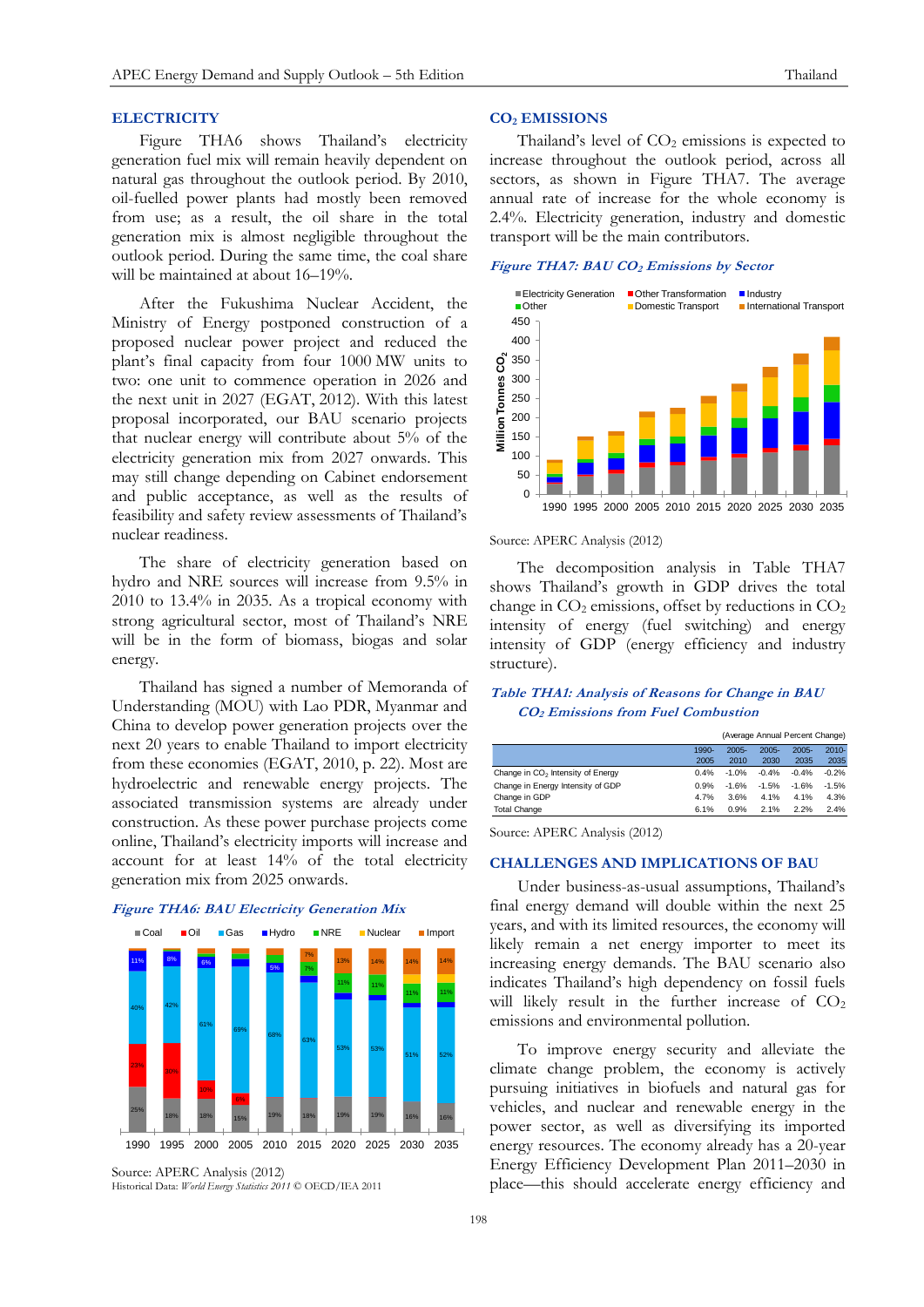conservation measures in the economy, with the result of reducing energy intensity by 25% from 2010 to 2030.

# **ALTERNATIVE SCENARIOS**

To address the energy security, economic development, and environmental sustainability challenges posed by the business-as-usual (BAU) outcomes, three sets of alternative scenarios were developed for most APEC economies.

#### **HIGH GAS SCENARIO**

To understand the impacts higher gas production might have on the energy sector, an alternative 'High Gas Scenario' was developed. The assumptions behind this scenario are discussed in more detail in Volume 1, Chapter 12. The scenario was built around estimates of gas production that might be available at BAU prices or below, if constraints on gas production and trade could be reduced.

Due to natural gas resource depletion (DMF, 2010), gas production under the High Gas Scenario for Thailand is likely to be the same as for BAU, as shown in Figure THA8.

#### **Figure THA8: High Gas Scenario – Gas Production**



Source: APERC Analysis (2012)

Additional gas consumption in each economy in the High Gas Scenario will depend not only on the economy's own additional gas production, but also on the gas market situation in the APEC region. In Thailand, natural gas demand for electricity production is projected to increase over the outlook period; therefore, in a situation of high gas availability, Thailand can be expected to import more gas via pipeline and as LNG to meet the growing demand. The proportion of imported gas will depend on the market situation.

Additional imported gas in the High Gas Scenario was assumed to replace coal in electricity generation. Figure THA9 shows the High Gas Scenario electricity generation mix. This graph may be compared with the BAU scenario shown in Figure THA6. It can be seen that the gas share has increased by 8% by 2035, while the coal share has declined by an equal amount.

# **Figure THA9: High Gas Scenario – Electricity Generation Mix**



Source: APERC Analysis (2012) Historical Data: *World Energy Statistics 2011* © OECD/IEA 2011

Since gas has roughly half the  $CO<sub>2</sub>$  emissions per unit of electricity generated than coal, this had the impact of reducing  $CO<sub>2</sub>$  emissions in electricity generation by 6% by 2035 as shown in Figure THA10.

# **Figure THA10: High Gas Scenario – CO<sup>2</sup> Emissions from Electricity Generation**



Source: APERC Analysis (2012)

The  $CO<sub>2</sub>$  emissions reduction in the High Gas Scenario could contribute towards Thailand's Energy Efficiency Development Plan (EEDP) target to achieve cumulative avoided CO<sub>2</sub> emissions of 976 million tons from 2010 to 2030 (EPPO, 2011, p. 8)

# **ALTERNATIVE URBAN DEVELOPMENT SCENARIOS**

To understand the impacts of future urban development on the energy sector, three alternative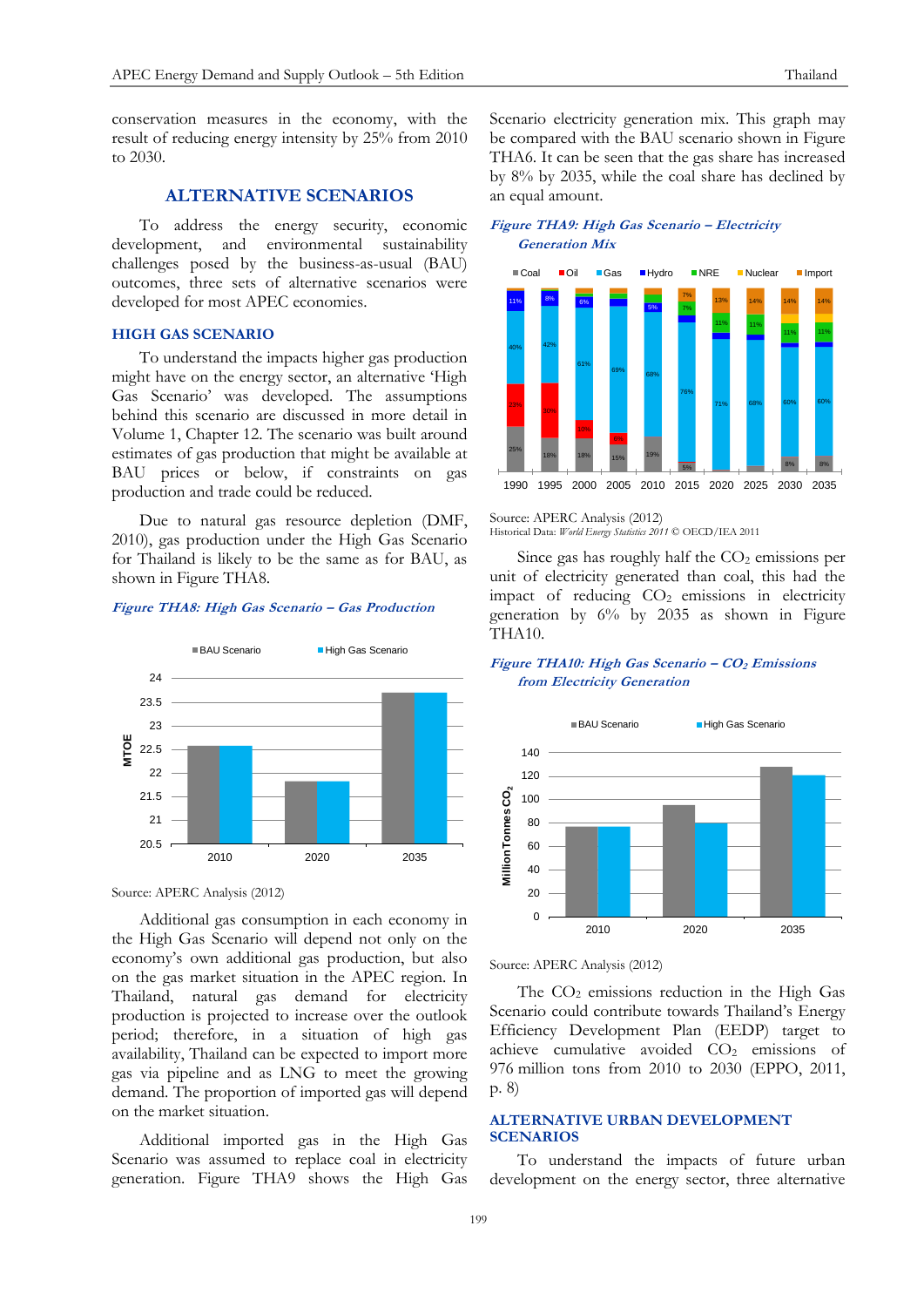urban development scenarios were developed: 'High Sprawl', 'Constant Density', and 'Fixed Urban Land'. The assumptions behind these scenarios are discussed in Volume 1, Chapter 5.

Figure THA11 shows the change in vehicle ownership under BAU and the three alternative urban development scenarios. The difference between the High Sprawl scenario and BAU is moderate: vehicle ownership is 5% higher in the High Sprawl scenario. However, there is a significant shift in the Fixed Urban Land scenario, where vehicle ownership is 9% lower than BAU. The impacts of improved urban planning are likely to be more significant in the years after 2035, as vehicle ownership approaches saturation levels typical of wealthy economies.

# **Figure THA11: Urban Development Scenarios – Vehicle Ownership**



Source: APERC Analysis (2012)

Figure THA12 shows the change in light vehicle oil consumption under BAU and the three alternative urban development scenarios. The different urban development scenarios have greater impact on light vehicle oil consumption than they did on vehicle ownership figures. In addition to reducing vehicle ownership, denser urban development also reduces the length of vehicle trips. Light vehicle oil consumption in the High Sprawl scenario is 13% higher than BAU, while in the Constant Density and Fixed Urban Land scenarios, it is 10% and 22% lower, respectively.

# **Figure THA12: Urban Development Scenarios – Light Vehicle Oil Consumption**



Source: APERC Analysis (2012)

Figure THA13 shows the change in light vehicle CO<sup>2</sup> emissions under BAU and the three alternative urban development scenarios. The impact of urban planning on  $CO<sub>2</sub>$  emissions is similar to the impact of urban planning on energy use, since there is no significant change in the mix of fuels used under any of these scenarios. Light vehicle  $CO<sub>2</sub>$  emissions would be 13% higher in the High Sprawl scenario compared to BAU in 2035, and about 10% and 22% lower in the Constant Density and Fixed Urban Land scenarios, respectively.

## **Figure THA13: Urban Development Scenarios – Light Vehicle Tank-to-Wheel CO2 Emissions**



Source: APERC Analysis (2012)

# **VIRTUAL CLEAN CAR RACE**

To understand the impact of vehicle technology on the energy sector, four alternative vehicle scenarios were developed: 'Hyper Car Transition' (ultra-light conventionally powered vehicles), 'Electric Vehicle Transition', 'Hydrogen Vehicle Transition', and 'Natural Gas Vehicle Transition'. The assumptions behind these scenarios are discussed in Volume 1, Chapter 5.

Figure THA14 shows the evolution of the vehicle fleet under BAU and the four 'Virtual Clean Car Race' scenarios.

# **Figure THA14: Virtual Clean Car Race – Share of Alternative Vehicles in the Light Vehicle Fleet**



Source: APERC Analysis (2012)

By 2035 the share of the alternative vehicles in the fleet reaches around 57% compared to about 9% in the BAU scenario. The share of conventional vehicles in the fleet is thus only about 43%, compared to about 91% in the BAU scenario.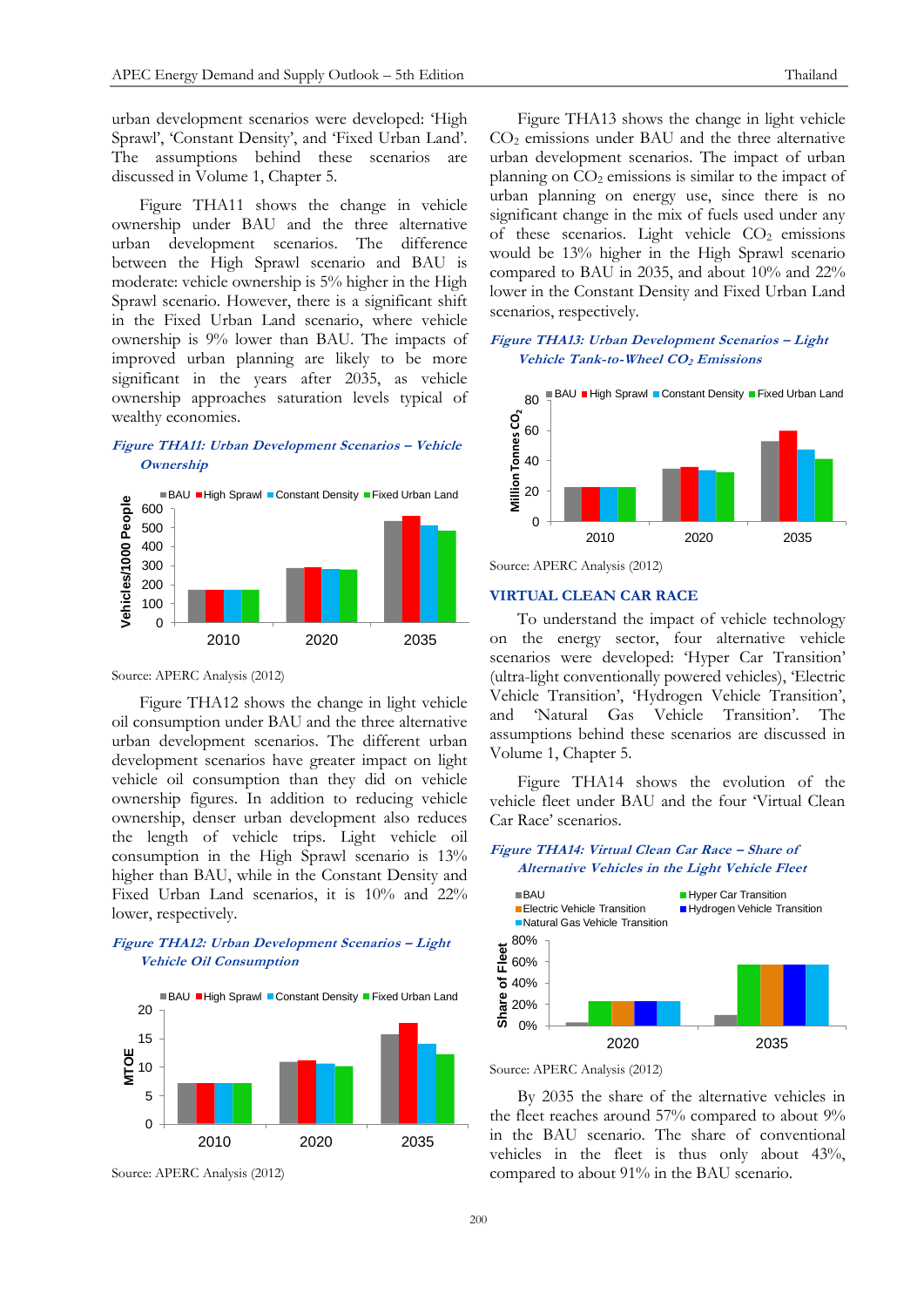Figure THA15 shows the change in light vehicle oil consumption under BAU and the four alternative vehicle scenarios. Oil consumption drops by 51% in the Electric Vehicle Transition, Hydrogen Vehicle Transition, and Natural Gas Vehicle Transition scenarios compared to BAU by 2035. The drop is large as these alternative vehicles use no oil. Oil demand in the Hyper Car Transition scenario is also significantly reduced compared to BAU: down 35% by 2035, even though these highly efficient vehicles still use oil.

#### **Figure THA15: Virtual Clean Car Race – Light Vehicle Oil Consumption**



Source: APERC Analysis (2012)

Figure THA16 shows the change in light vehicle  $CO<sub>2</sub>$  emissions under BAU and the four alternative vehicle scenarios. To allow for consistent comparisons, in the Electric Vehicle Transition and Hydrogen Vehicle Transition scenarios, the change in  $CO<sub>2</sub>$  emissions is defined as the change in emissions from electricity and hydrogen generation. The emissions impacts of each scenario may differ significantly from their impact on oil consumption, since each alternative vehicle type uses a different fuel with a different level of emissions per unit of energy.

In Thailand, the Hyper Car Transition scenario is the clear winner in terms of  $CO<sub>2</sub>$  emission reduction, with an emission reduction of 32% compared to BAU in 2035. This is because of the higher fuel efficiency in hyper cars reduces the oil consumption per kilometre travelled. The Electric Vehicles Transition scenario would be second, offering a reduction of 6% compared to BAU in 2035. While electric vehicles and the power plants that supply them use energy more efficiently than conventional vehicles, this scenario assumes they still rely on fossilfuel generated electricity, which in Thailand is mainly from natural gas.

In contrast, the Natural Gas Vehicle Transition and Hydrogen Vehicle Transition scenarios would actually increase emissions level, by 2% and 18% respectively, compared to BAU in 2035. Thailand has a large proportion of diesel and LPG light vehicles,

which are more efficient than light vehicles using regular petrol or natural gas as fuel. This means there is actually a drop in efficiency when switching to natural gas vehicles, which causes a small increase in emissions for the Natural Gas Vehicle Transition scenario. The large increase in emissions for the Hydrogen Vehicle Transition scenario reflects the conversion losses in producing hydrogen from gas which involves significant  $CO<sub>2</sub>$  emissions. The results would be more favourable if hydrogen could be produced from a renewable or low carbon energy source.

#### **Figure THA16: Virtual Clean Car Race – Light Vehicle CO2 Emissions**



Source: APERC Analysis (2012)

# **REFERENCES**

- APEC (Asia–Pacific Economic Cooperation) (2011), *The Impacts and Benefits of Structural Reforms in the Transport, Energy and Telecommunications Sectors in APEC Economies*, APEC Policy Unit, [http://publications.apec.org/publication](http://publications.apec.org/publication-detail.php?pub_id=1113)[detail.php?pub\\_id=1113](http://publications.apec.org/publication-detail.php?pub_id=1113)
- APERC (Asia Pacific Energy Research Centre) (2012), *Compendium of Energy Efficiency Policies of APEC Economies: Thailand,*  [www.ieej.or.jp/aperc/CEEP/2011/Thailand\\_20](http://www.ieej.or.jp/aperc/CEEP/2011/Thailand_2011.pdf) [11.pdf](http://www.ieej.or.jp/aperc/CEEP/2011/Thailand_2011.pdf)

ASCOPE (ASEAN Council on Petroleum) (2010), 'Trans ASEAN Gas Pipeline Project (TAGP)' website page, [http://ascope.org/component/content/article/6](http://ascope.org/component/content/article/6-projects/28-tagp.html) [-projects/28-tagp.html](http://ascope.org/component/content/article/6-projects/28-tagp.html)

BTS (BTS Group Holdings Public Company Limited) (2012), *Annual Report 2011/2012*, [http://bts.listedcompany.com/misc/ar/AR2011-](http://bts.listedcompany.com/misc/ar/AR2011-EN.html) [EN.html](http://bts.listedcompany.com/misc/ar/AR2011-EN.html)

DEDE (Department of Alternative Energy and Efficiency, Thailand) (2010a), "Electric Power in Thailand" in *Annual Report 2010*, [www.dede.go.th/dede/images/stories/060554\\_ci](http://www.dede.go.th/dede/images/stories/060554_circular/report_electric_%202553_3.pdf) [rcular/report\\_electric\\_ 2553\\_3.pdf](http://www.dede.go.th/dede/images/stories/060554_circular/report_electric_%202553_3.pdf)